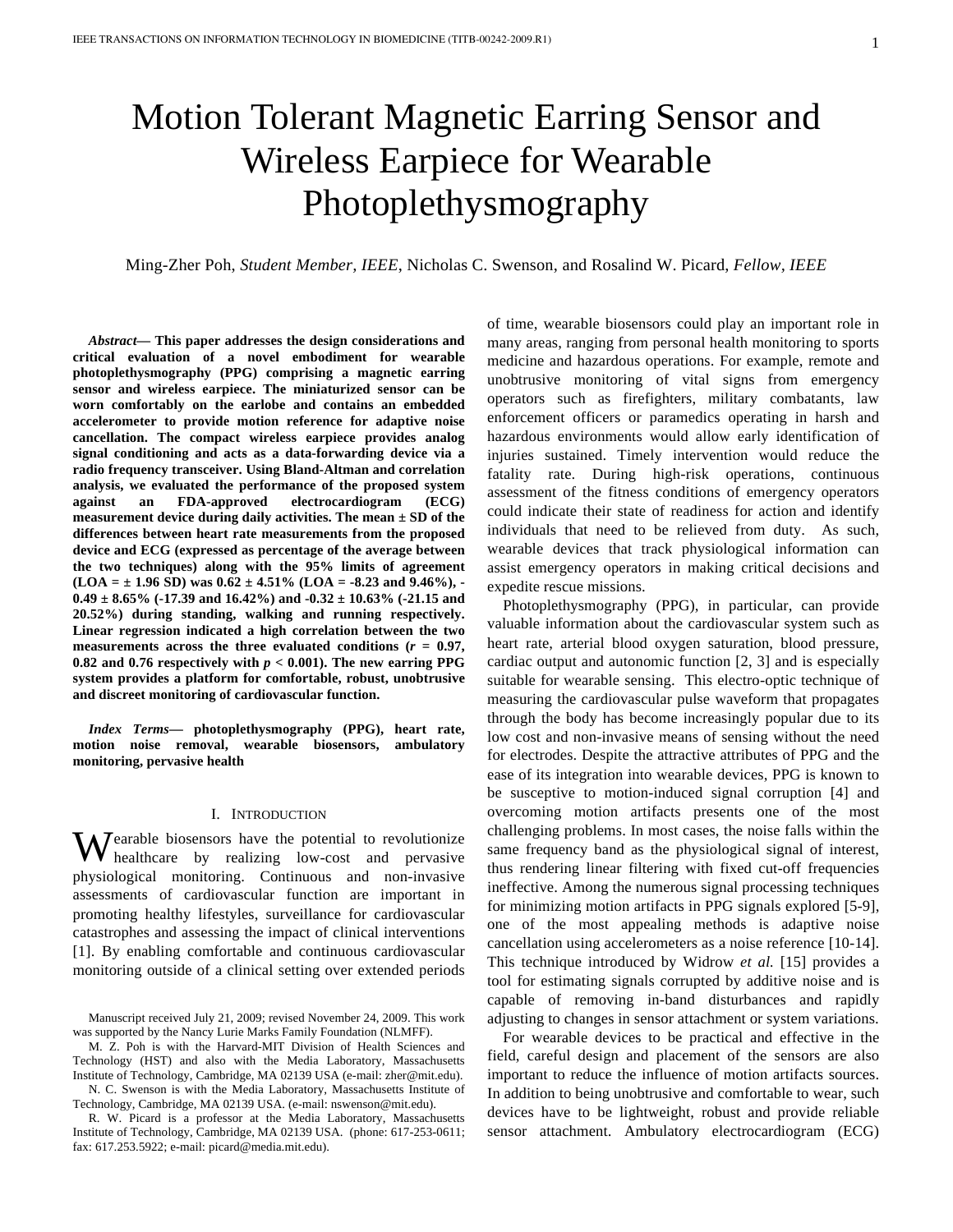devices can be uncomfortable, hinder motion and interfere with duties due to the cumbersome wires and adhesive electrode patches. Commercial PPG sensors that attach to the fingertips or earlobes are inconvenient for users and the earclip can cause pain if worn over a long period of time. As such, alternative measurement sites for wearable PPG sensing have been described, including the ring finger [4], forehead [16], wrist [5], external ear cartilage [17] and the superior auricular region [18]. Among these different measurement sites, the earlobe remains an attractive choice because it has a rich arterial supply [19] and is less affected by motion than other extremities. Despite earlobe plethysmography being an excellent source for pulse rate measurements [20], there has been a lack of development for wearable earlobe PPG sensors beyond the conventional spring-loaded earclip. One possible reason might be the stringent design requirements and space limits due to the ergonomics of an earlobe probe – all the sensing components need to fit into a compact package that is light and comfortable. There is also a need for a fully integrated, self-contain earpiece that has all the signalconditioning circuitry, data acquisition and control electronics, wireless transceiver and battery embedded within. To our knowledge, all the existing ear-worn PPG systems require connections to external circuitry (many of which are commercial data acquisition hardware that was not designed to be wearable) and cannot function as an independent unit (Table 1a). The simplicity of a single earpiece reduces the number of items the wearer needs to put on and does not encumber the wearer, unlike the previous works that require wired connections to additional circuitry. This is especially important for emergency operators who typically already have to carry a lot of different equipment and cannot afford to be hampered while on the job.

In this work, we rethink and redesign the earlobe PPG sensor for wearable monitoring to meet these challenges. We propose a novel embodiment comprising a miniaturized magnetic earring PPG sensor and wireless earpiece that is compact, comfortable, unobtrusive and integrated with adaptive noise cancellation for motion artifact reduction. Section II illustrates the design and construction of the proposed earring sensor and wireless earpiece. Section III describes the experimental and analysis methods for validating the performance of the proposed system with an FDAapproved ECG device in heart rate estimation. The results from systematic evaluations during three common kinds of physical activities (standing, walking and running) are presented in Section IV. These activities are frequently performed by emergency operators, running in particular. Finally, we discuss our findings and further improvements to the proposed design for pervasive cardiovascular monitoring.

#### II. SYSTEM DESIGN

#### *A. Construction of the Earring Sensor*

The earring sensor is a miniaturized, unobtrusive device designed to measure the pulsation of blood flow in the vessels



Fig. 1. Overview of the wearable system. (a) Schematic of the earring sensor. (b) Prototype of earring sensor showing an embedded reflective photosensor. An accelerometer (not visible) is embedded on the opposite side. (c) Packaging of the magnetic earring sensor and the wireless earpiece containing a processing module and radio transceiver. (d) Appearance of device when worn by user.

of the earlobe as well as motion of the ear. Fig. 1a shows the schematic of the earring sensor. The device consists of a nickel plated neodymium magnet measuring  $6.4 \text{ mm} \times 6.4 \text{ mm}$  $\times$  0.8 mm that is insulated with electrical tape on both sides and serves as the substrate for mounting a reflective photosensor (CNB10112 by Panasonic) on one side and a three-axis accelerometer (ADXL330, Analog Devices) on the other. The reflective photosensor comprises a phototransistor and an infrared LED (peak emission wavelength at 940 nm) in a single package. A layer of epoxy was applied around the reflective photosensor to protect the wire connections and stabilize the photosensor.

The earring sensor can be worn against one side of the earlobe by attaching another neodymium magnet to the opposite side. Neodymium magnets are strong enough to hold the sensor in place even in the presence of motion. The reflective photosensor shines an IR light into the earlobe and measures the amount of light reflected from the subcutaneous blood vessels. During the cardiac cycle, volumetric changes in the blood vessels modify the path length of the incident light such that the subsequent changes in amount of reflected light indicate the timing of cardiovascular events. A more detailed review on the principles of PPG technology can be found in [2]. In general, the pulsatile amplitude of the PPG waveform increases with higher pressure induced by the magnetic earring sensor [21]. However, the amplitude will decrease as the pressure increases further due to obstruction of the superficial blood flow within the proximal subcutaneous capillaries, leading to insufficient blood perfusion [18]. Although powerful, the magnets do not cause pain by applying excessive pressure on the earlobe unlike conventional ear clips. The implemented earring sensor prototype with the embedded reflective photosensor (Fig. 1b) and accelerometer is very small and provides a promising means for comfortable and discreet monitoring of vital signs.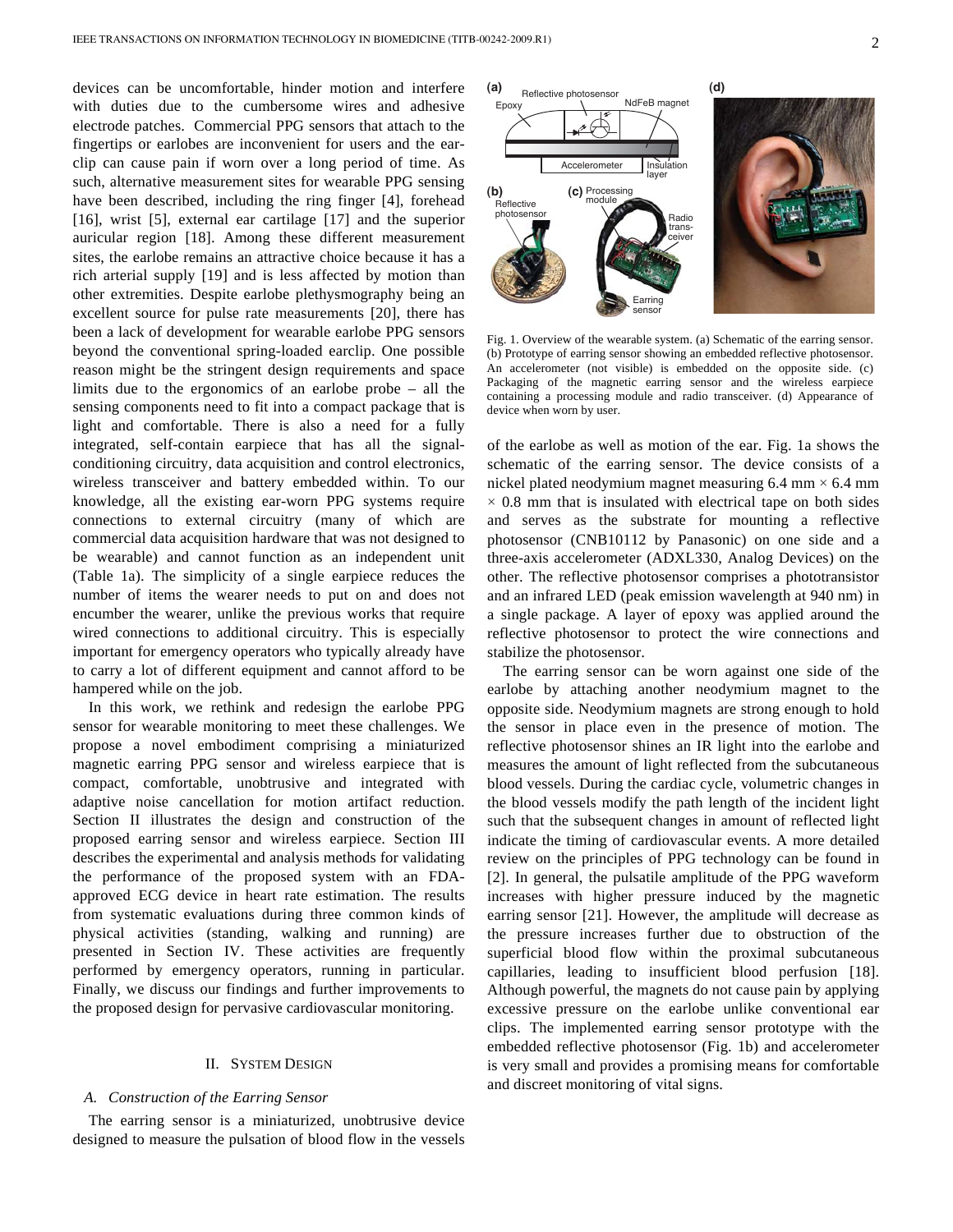|                                                              |                                  |                                              | A. INET L'EATURES                                                  |                                                                    |                                                    |                                                   |                                                                    |
|--------------------------------------------------------------|----------------------------------|----------------------------------------------|--------------------------------------------------------------------|--------------------------------------------------------------------|----------------------------------------------------|---------------------------------------------------|--------------------------------------------------------------------|
| Features                                                     | <b>New MIT</b><br><b>Sensor</b>  | Samsung<br>$[22]$                            | Pulsear<br>(CSEM) [17]                                             | e-AR $[18]$                                                        | <b>IN-MONIT</b><br>[3, 23, 24]                     | <b>CUHK</b> [25]                                  | Imperial<br>College [26]                                           |
| Sensing location                                             | Ear lobe                         | Ear lobe                                     | External ear<br>cartilage                                          | Superior<br>auricle                                                | Auditory<br>canal                                  | Inferior<br>auricle                               | Superior<br>auricle                                                |
| Probe attachment                                             | <b>Magnetic</b><br>earring       | Spring-<br>loaded clip                       | Earcup<br>headphones                                               | Earhook                                                            | Otoplastic<br>insertion                            | Earhook                                           | Tape                                                               |
| Fully integrated,<br>self-contained<br>earpiece*             | Yes                              | No. needs<br>external<br>device for<br>power | No. needs<br>external<br>circuitry and<br>off-body DAO<br>hardware | No. needs<br>external<br>circuitry and<br>off-body DAQ<br>hardware | No. needs<br>external<br>circuitry<br>$(off-body)$ | No. needs<br>external<br>circuitry<br>(neck-worn) | No. needs<br>external<br>circuitry and<br>off-body DAO<br>hardware |
| Wireless<br>communication                                    | Yes                              | N <sub>0</sub>                               | N <sub>0</sub>                                                     | N <sub>0</sub>                                                     | Yes                                                | Yes                                               | N <sub>0</sub>                                                     |
| Motion<br>cancellation                                       | <b>ANC</b><br>$(7 \text{ taps})$ | <b>ANC</b><br>$(32 \text{ taps})$            | Principle<br>component<br>analysis                                 | Passive motion<br>cancellation                                     | None                                               | None                                              | None                                                               |
|                                                              |                                  |                                              | <b>B. PERFORMANCE EVALUATION COMPLETED</b>                         |                                                                    |                                                    |                                                   |                                                                    |
| Evaluation at rest<br>Reference<br>Bland-Altman <sup>†</sup> | Yes<br><b>ECG</b><br>Yes         | Yes<br><b>ECG</b><br>No                      | Yes<br><b>ECG</b><br>N <sub>0</sub>                                | Yes<br>Pulse ox.<br>N <sub>0</sub>                                 | Yes<br>Pulse ox.<br>Yes                            | Yes<br>Pulse ox.<br>Yes                           | N <sub>0</sub><br>$\overline{\phantom{a}}$                         |
| Walking test<br>Reference<br>Bland-Altman                    | Yes<br><b>ECG</b><br>Yes         | <b>Yes</b><br><b>ECG</b><br>N <sub>0</sub>   | Yes<br><b>ECG</b><br>N <sub>0</sub>                                | Yes<br>Pulse ox.<br>N <sub>0</sub>                                 | Yes<br>Pulse ox.<br>N <sub>0</sub>                 | N <sub>0</sub><br>$\overline{\phantom{0}}$        | No                                                                 |
| Running test<br>Reference<br><b>Bland-Altman</b>             | Yes<br><b>ECG</b><br>Yes         | Yes<br><b>ECG</b><br>N <sub>0</sub>          | Yes<br><b>ECG</b><br>No                                            | N <sub>0</sub><br>٠                                                | N <sub>o</sub>                                     | N <sub>0</sub><br>$\overline{\phantom{a}}$        | N <sub>o</sub>                                                     |

TABLE I COMPARISON OF EAR-WORN PHOTOPLETHYSMOGRAPHY SYSTEMS A. KEY FEATURES

**\***Containing signal-conditioning circuitry, data acquisition/control electronics, wireless transceiver and battery. **†** Standard method of statistical analysis for comparing a new clinical measurement technique with a gold standard [27].

#### *B. Description of the Circuitry*

Fig. 2 shows the system architecture of the proposed system. Two diodes in series convert the changes in phototransistor current from the earring sensor to a logarithmic voltage change to achieve a wide dynamic range of current measurements. The resulting output is passed through a four-stage active bandpass filter  $(0.8 - 4.0 \text{ Hz})$  to separate the ac component of the signal, reduce electrical noise as well as motion artifacts. The signals from the threeaxis accelerometer are filtered with a simple RC circuit with a cutoff frequency of 5 Hz. A digital signal controller (DSC, dsPIC30F2012 by Microchip Technology, Inc.) was selected as the control unit because of its capability for performing complex analysis and signal processing on-board. The analog signals are sampled at 400 Hz via an A-D with 12-bit resolution on the DSC. The digital signals are then transmitted wirelessly to a laptop through the use of a pair of 2.4 GHz radio transceivers modules (nRF2401A by Sparkfun Electronics). Alternatively, the data can be sent to a handheld device such as a cellphone or personal digital assistant (PDA). A step-up/step-down charge pump (LTC3240 by Linear Technology) regulates a single lithium polymer battery (nominal voltage of 3.7 V) to produce a fixed output of 3.3 V for the DSC and peripheral components. The battery can be recharged from a USB port by an on-board single cell Li-Ion battery charger (LTC4062 by Linear Technology). The dimensions of the PCB containing the control/processing module are  $15 \text{ mm} \times 35 \text{ mm} \times 0.8 \text{ mm}$ .

## *C. Packaging*

The processing unit was designed to fit into a standard Bluetooth wireless earpiece. This configuration is a rational design choice given the increasing popularity and acceptance of these communication devices. In particular, it is not uncommon for emergency operators such as firefighters, law enforcement officers, pilots and paramedics to wear communication earpieces while at work, thus this approach integrates mobile health monitoring into an item that is already familiar to them. Fig. 1c shows a prototype of the integrated system comprising the wireless earpiece and magnetic earring sensor. The electronics inside a Bluetooth earpiece (MINI-2PK, Nolan Systems) were removed and replaced by the proposed processing module. The outputs of the earring sensor were connected to the processing module by flexible wires running along the earhook and covered with electrical tape to provide a concealed interface. Fig 1d shows a close-up of the complete system worn by a user. With further packaging to conceal the electronics, the user would essentially appear to be wearing a standard Bluetooth earpiece and a magnetic earring. Hence, this design is favorable for non-stigmatizing and discreet health monitoring.

## *D. Adaptive Noise Cancellation*

For any device to be truly wearable, it has to be able to tolerate motion artifacts generated when the user is on the move. While the intelligent design of sensor attachment, form factor and packaging can help reduce the impact of motion disturbances, it is rarely sufficient for noise removal.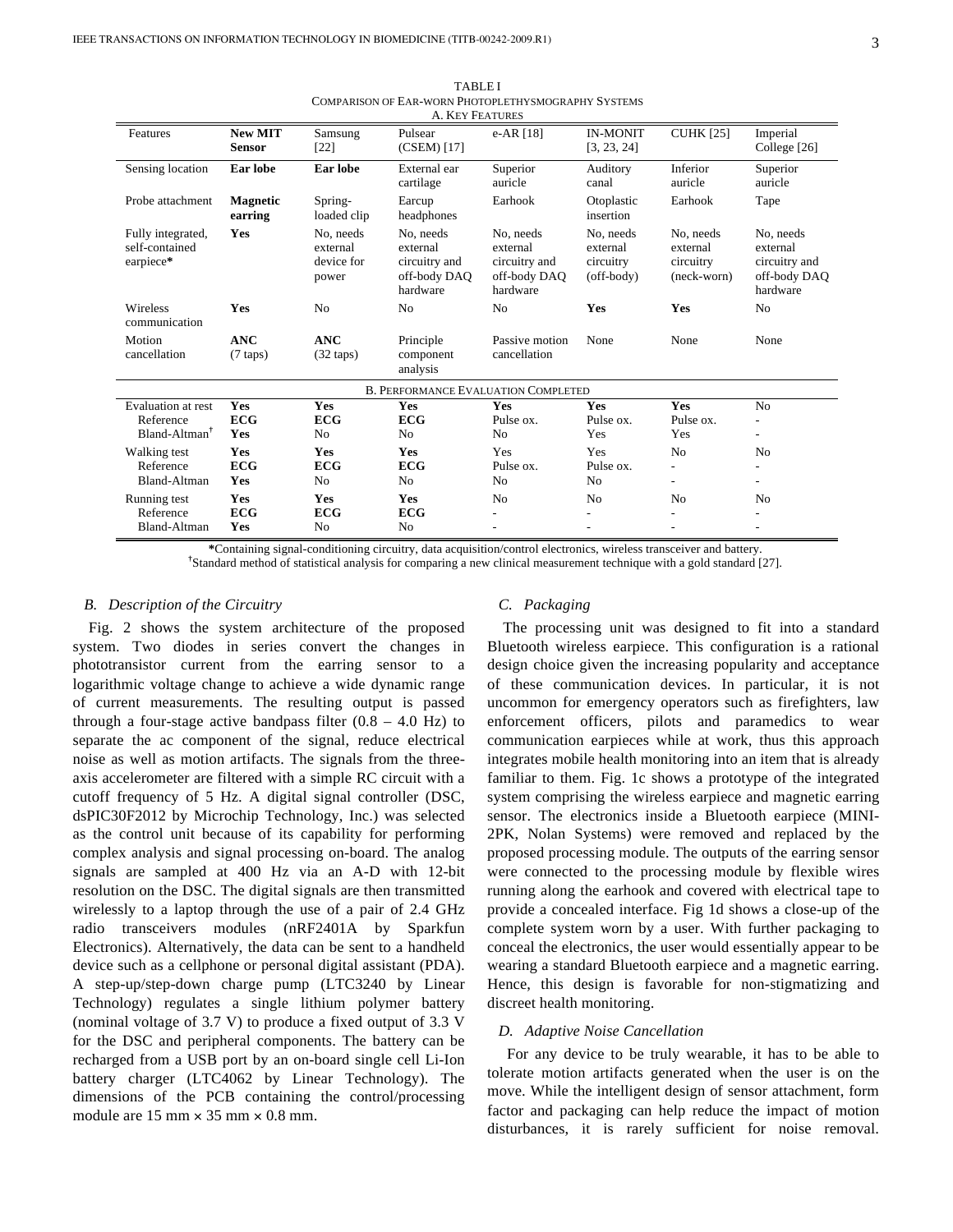

Fig. 2. Overview of the integrated system architecture.

Advanced signal processing techniques are often required to deal with motion artifacts under vigorous activity. As such, we adopted Widrow's Adaptive Noise Cancellation (ANC) to minimize motion artifacts in the proposed sensor. Fig. 3 shows the ANC configuration we utilized. The output of the PPG sensor *y* is a combination of the desired physiological signal of blood volume changes *x*, and a motion-induced noise signal *m* which are assumed to be additive. If the motioninduced noise signal is known, the desired (but unknown) physiological signal can then be recovered by subtracting the motion artifacts from the corrupted output of the PPG sensor. It is possible that the linearity is not representative of the true contribution of motion to the PPG signal given that the reflected light intensity varies nonlinearly with distance traveled through the ear according to the Beer-Lambert law. In addition, the physiological changes in blood volume due to motion are not well understood and could also be nonlinear. Nonetheless, since the filter coefficients are adaptively computed, a linear model should provide a reasonable local approximation for the motion-to-noise relationship [28].

 The actual motion experienced by the PPG sensor is measured by the vertical axis of the accelerometer and serves as a noise reference input that is correlated to the motioninduced noise signal. This reference input is then processed by an adaptive filter that continuously readjusts its impulse response in response to an error signal that is dependent, among other things, on the dynamic input signal and filter's output to produce  $\hat{m}$ , an estimation of the motion-induced noise signal. The system output  $\hat{x} = y - \hat{m}$ , in addition to providing the recovered signal, also feeds back to the adaptive filter as an error signal.

By assuming that the desired signal *x* is not correlated with the motion-induced noise signal  $m$  or its estimate  $\hat{m}$ , it can be shown [15] that when the filter is adjusted such that the power of the system output  $E[\hat{x}^2]$  is minimized,  $E[(m - \hat{m})^2]$  is also minimized and thus causes the recovered signal  $\hat{x}$  to be a best least squares estimate of the desired signal *x*. Using an FIR model for the filter, the process parameters to identify are the filter coefficients that produce the estimate of the motioninduced noise signal  $\hat{m}$ :

$$
\hat{m}_t = \boldsymbol{h}_t^T \cdot \boldsymbol{a}_t
$$
\nwhere  $\boldsymbol{h}_t = [h_1, h_2, ..., h_n]^T$  (1)

$$
\boldsymbol{a}_{t} = [a_{t}, a_{t-1},..., a_{t-n+1}]^{T}
$$

Here  $h_t$  is the filter coefficient vector estimated at time  $t$ ,  $h_i$ represents the  $i<sup>th</sup>$  FIR filter coefficient, *n* is the model order and the input vector  $a_t$  consists of a time sequence of measured acceleration *a*.

We utilized the standard least mean-square (LMS) algorithm to adaptively minimize the signal power for the filter coefficient estimations. The LMS algorithm update of the filter coefficient vector with a step size of  $\mu$  is given by:

$$
\boldsymbol{h}_{t+1} = \boldsymbol{h}_t + \mu \hat{x}_t \boldsymbol{a}_t \tag{2}
$$

Keeping the trade-off between algorithm complexity and computation time in mind, we selected filter model order of 7 and step size of 0.2. These design parameters were selected such that future work would allow for real-time computation by the DSC.

#### III. EXPERIMENTAL METHODS

## *A. Study Description*

We evaluated the performance of the new integrated system (earring sensor and wireless earpiece) against the established ECG method during three kinds of common physical activities (standing, walking and running). Fourteen participants (seven male, seven female) between the ages of 18-35 years were enrolled for this study that was approved by the Massachusetts Institute of Technology Committee On the Use of Humans as Experimental Subjects (COUHES). Informed consent was obtained from all the participants prior to the start of each study session. In addition to wearing the sensor earring and wireless earpiece, participants wore three adhesive electrodes on their chest to record ECG simultaneously. For all experiments, an FDA-approved and commercially available system (Flexcomp Infiniti by Thought Technologies Ltd.) was used to measure ECG at sampling rate of 256 Hz. The raw PPG and acceleration waveform from the earring sensor were transmitted wirelessly at 50 Hz to a receiver connected to a laptop for data recording.

 Participants were asked to stand at rest on a treadmill (Precor USA, Inc.) for two minutes and then walk for one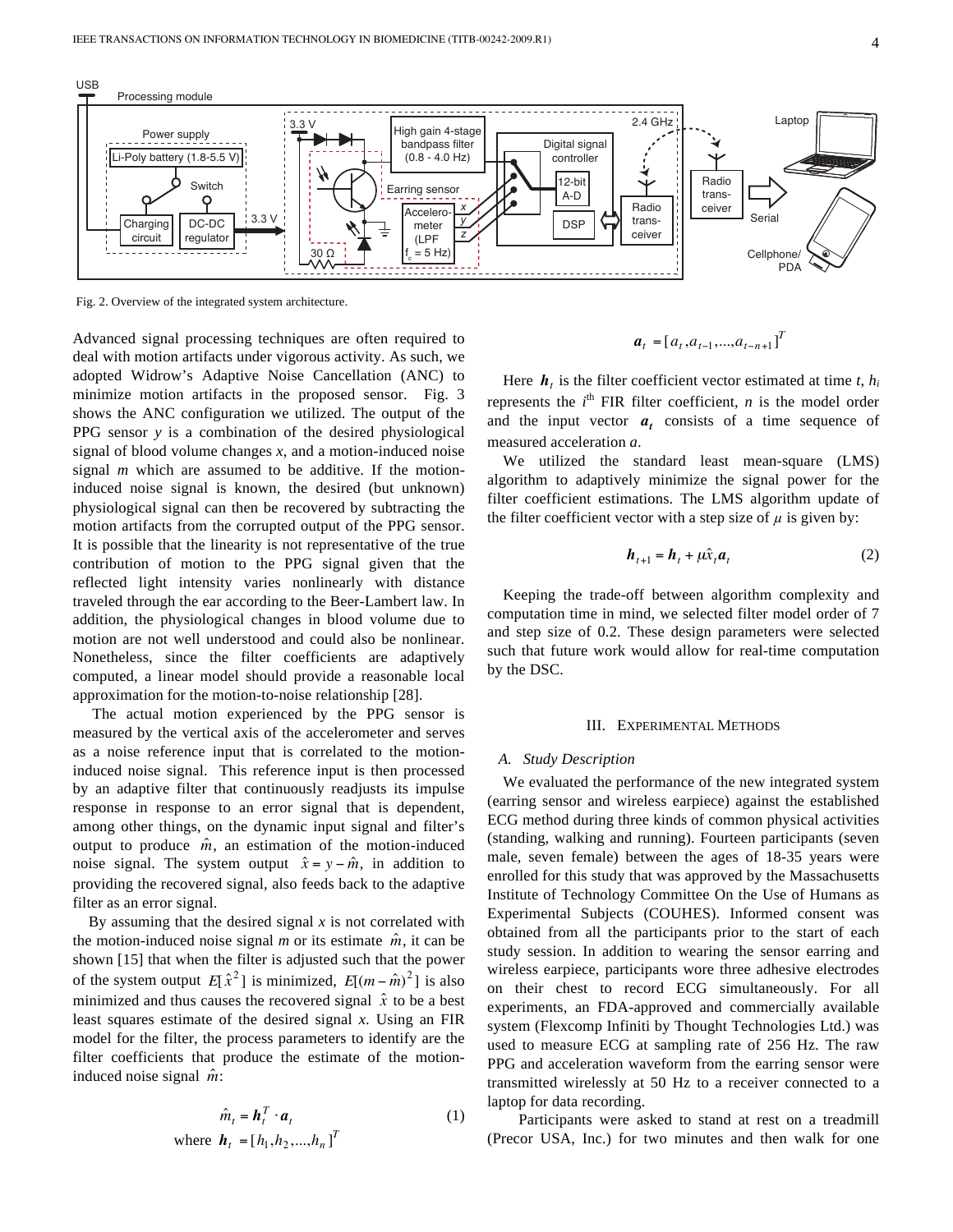

Fig. 3. Block diagram of adaptive noise cancellation (ANC) configuration.

minute during each increment of speed (3.2, 4.0, 4.8 and 5.6 km/h). This was followed by a three-minute period of standing at rest before participants were asked to run at 6.4 km/h for one minute then at 8.0 km/h for another minute before completing the experiment by standing at rest for two more minutes. We excluded data during the running session from one participant who declined to run and from another participant due to corrupted Flexcomp Infiniti ECG recordings.

#### *B. Data Analysis and Statistics*

Post processing and analysis of the recordings were done using custom software written in MATLAB (The MathWorks, Inc.). Both PPG and acceleration recordings were filtered with a 5-point moving average filter to remove outliers, upsampled from 50 Hz to 256 Hz using cubic spline interpolation. To allow for easier comparison and provide zero-mean signals for adaptive filtering, all signals were normalized using the following equation:

$$
s_{normalized} = \frac{s - \overline{s}}{\max(s) - \min(s)}\tag{3}
$$

The acceleration signal was then processed with a 1024 point highpass filter (Hamming window, cutoff frequency of 1 Hz) to remove the baseline trend. ANC was implemented with a 7th order FIR filter using the filtered acceleration signal as its input. The standard LMS algorithm with a step size of 0.2 was utilized to determine the filter coefficients. The output of the system was filtered with a 1024-point lowpass filter (Hamming window, cutoff frequency of 4 Hz) before performing peak detection. The PPG peak detection algorithm employed a variable amplitude threshold as well as a time threshold (minimum interbeat interval) to avoid false peak detections. RR intervals of the ECG signal were extracted using the QRS detection algorithm developed by Zhang *et al.* [29]. The resulting interbeat intervals derived from our system and the ECG signal were resampled to 10 Hz and average heart rate measurements were calculated over 15 s epochs with no overlap.

Bland Altman plots were used for combined graphical and statistical interpretation of the two measurement techniques. The differences between heart rate measurements from the earring sensor and ECG were expressed as percentage of the



Fig. 4. (a) Comparison of a 10 s PPG waveform acquired from the earring sensor during standing with reference ECG. (b) Bland-Altman plot demonstrating the agreement between 15 s epoch heart rate measurements from the earring sensor and ECG during standing (a total of 218 measurement pairs from 14 subjects). The lines represent the mean and 95% limits of agreement.

averages of both techniques and plotted against the averages. The mean and standard deviation (SD) of the differences, mean of the absolute differences and 95% limits of agreement were calculated. Pearson's correlation coefficients and the corresponding p-values were calculated for the estimated heart rate from the proposed device and ECG.

#### IV. RESULTS

## *A. Earring PPG and ECG Measurements During Standing Show High Agreement*

All the participants reported that the earring sensor and wireless earpiece felt comfortable. Given that the wireless earpiece had a fixed-sized earhook (presumably designed to fit the average ear size), the quality of fit of the wireless earpiece depended on the size of the participant's ear. Nonetheless, both the earpiece and earring sensor stayed on throughout all the experiments.

Fig. 4a shows an example of a typical PPG signal recorded from the earlobe with the earring sensor in comparison to an ECG signal recorded simultaneously while the participant was standing still. It is evident from the figure that for every QRS complex, there is a corresponding peak of the peripheral pulse that is clearly distinguishable in the PPG waveform. There is a slight lag between the R wave and the peak of the PPG waveform due to the pulse transit time. A dicrotic notch can also be observed in several PPG waveforms. The differences between heart rate measurements recorded by the earring sensor and ECG (expressed as percentage of average of both measurements) during standing from 14 participants (218 pairs of 15 s epoch measurements) are displayed in a Bland-Altman plot (Fig. 4b). The limits of agreement  $(\pm 1.96SD)$  reflect where 95% of all differences between measurements are expected to lie. During standing at rest, the mean bias *d* was 0.62% with 95% limits of agreement of -8.23 to 9.46% and the mean absolute bias  $|d|$  was 2.74%. The correlation coefficient *r* between both sets of measurements was 0.97 ( $p < 0.001$ ).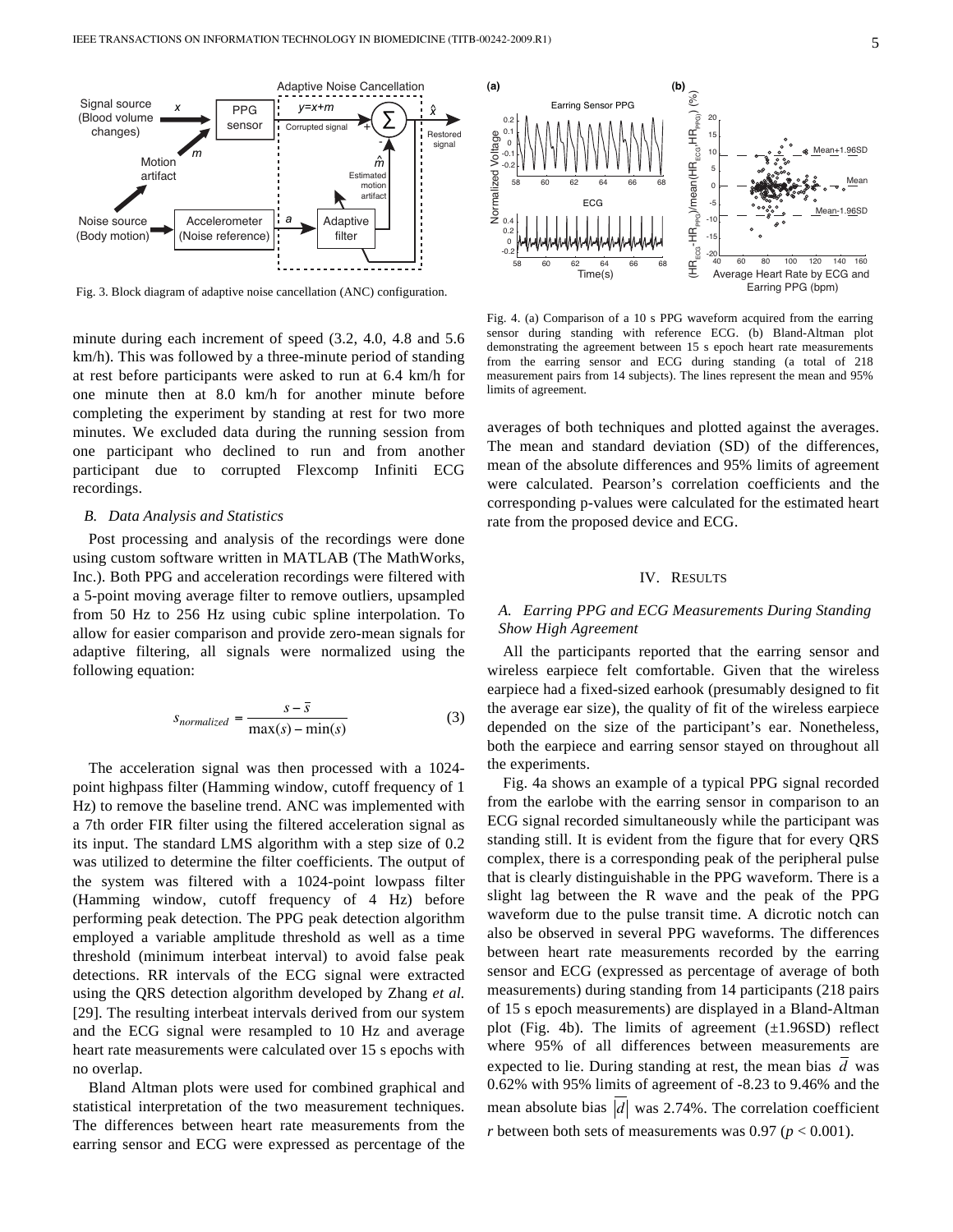

Fig. 5. Comparison of 10 s earring sensor PPG waveforms before and after ANC using corresponding vertical acceleration signal as noise reference during (a) walking and (b) running. Red circles indicate detected peaks. Heart rate curves measured by earring sensor before (blue line) and after ANC (red line), as well as by reference ECG (black line) during (c) walking and (d) running. ANC was not applied during standing (red and blue lines overlap).

## *B. Measurements During Walking Show High Agreement Before and After ANC*

The performance of our system was also tested in the presence of moderate motion during walking at speeds of 3.2- 5.6 km/h. Fig. 5a illustrates the effect of ANC on the PPG waveform during walking obtained from the earring sensor. Even before ANC, the PPG signal is in good accord with the ECG signal with an equal number of peaks within the 10 s time window displayed. In this case, ANC changed the shape of the waveform and some of the peak arrival times, but the number of peaks remained the same. As a result, the average heart rate calculation didn't change significantly as presented in Fig. 5c. Both before and after ANC heart rate curves closely matched the ECG-derived heart rate curve throughout the experiment with the measurements before ANC providing a slightly better match. When the agreement between 202 pairs of measurements from 14 participants was tested by Bland-Altman analysis (Fig. 6a), *d* was -1.98% with 95% limits of agreement -19.00 to 15.04% before ANC. After applying ANC,  $\overline{d}$  was lowered to -0.49% with 95% limits of agreement  $-17.39$  to 16.42%. However, the  $|d|$  increased slightly from 4.79% to 5.92% after ANC, which is consistent with the wider spread of points within the limits of agreement after ANC. Despite the larger limits of agreement compared to standing, the distribution of points was mainly concentrated near zero in both cases. Both scenarios also yielded a high correlation coefficient *r* between measurements of 0.82 ( $p < 0.001$ ).



Fig. 6. Bland-Altman plots demonstrating the agreement between 15 s epoch heart rate measurements from the earring sensor and ECG before (black circles) and after (red circles) ANC during (a) walking (a total of 202 measurement pairs from 14 subjects) and (b) running (a total of 84 measurement pairs from 12 subjects). The lines represent the mean and 95% limits of agreement.

# *C. ANC Significantly Improves Performance of Earring Sensor During Running*

To evaluate the effect of vigorous activity on the performance of our system, we tested it during running experiments at speeds of 6.4-8.0 km/h. The ability of ANC to reduce the effect of motion artifacts during running is illustrated in Fig 5b. Before ANC, the number of peaks within the 10 s window shown was overestimated by three compared to the number of QRS complexes. However, after ANC the PPG waveform was altered such that two extra beats were removed (the first failed the time threshold and the other failed the amplitude threshold). In this example, while the average heart rate measurements were approximately 20 bpm higher throughout the running session before ANC, after ANC the measurements were much closer (within 6 bpm) to those obtained with ECG (Fig. 5d). From the Bland-Altman analysis of 84 pairs of measurements from 12 participants, we see a significant difference in the distribution of points before and after ANC (Fig. 6b). Before ANC,  $\overline{d}$  was -5.17% with 95% limits of agreement -32.64 to 22.29%. After applying ANC, the points were distributed closer to zero and *d* was reduced to -0.32% with 95% limits of agreement -21.15 to 20.52%. ANC also reduced  $|d|$  from 10.77% to 7.68%. In addition, the correlation coefficient between both sets of measurements increased from 0.57 to 0.75 after ANC ( $p < 0.001$  for both).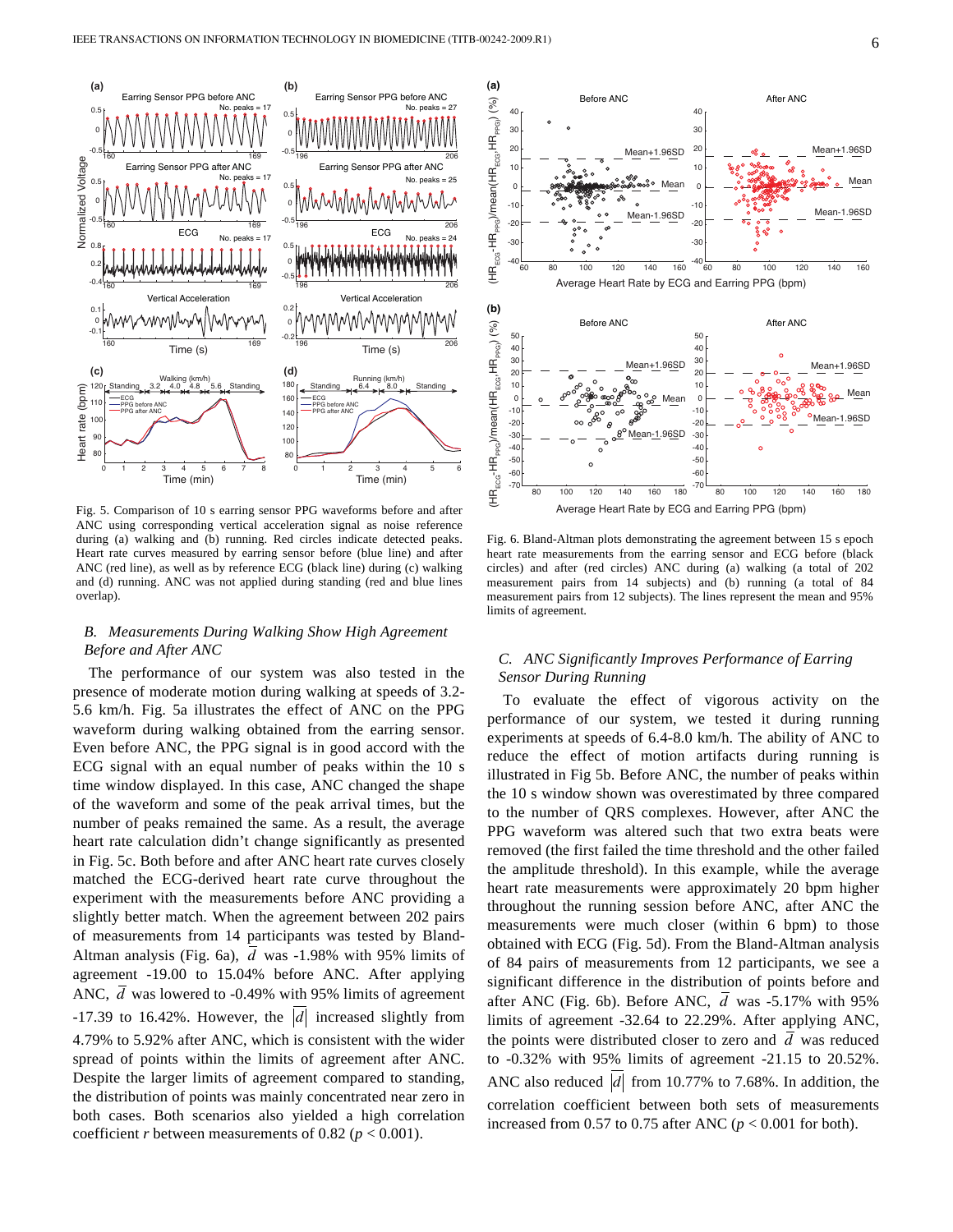TABLE 2 DESCRIPTIVE STATISTICS OF HEART RATE MEASUREMENTS BY EARRING SENSOR PPG AND ECG

| 983908.11 O AND ECO |                                  |                       |                            |                           |                            |                           |  |  |  |
|---------------------|----------------------------------|-----------------------|----------------------------|---------------------------|----------------------------|---------------------------|--|--|--|
|                     | Statistic                        | Standing<br>(at rest) | Walking<br>(before<br>ANC) | Walking<br>(after<br>ANC) | Running<br>(before<br>ANC) | Running<br>(after<br>ANC) |  |  |  |
|                     | No. of<br>measure-<br>ment pairs | 218                   | 202                        | 202                       | 84                         | 84                        |  |  |  |
|                     | Mean bias<br>(% )                | 0.62                  | $-1.98$                    | $-0.49$                   | $-5.17$                    | $-0.32$                   |  |  |  |
|                     | Mean<br>absolute<br>bias $(\%)$  | 2.74                  | 4.79                       | 5.92                      | 10.77                      | 7.68                      |  |  |  |
|                     | SD of bias<br>(% )               | 4.51                  | 8.68                       | 8.63                      | 14.01                      | 10.63                     |  |  |  |
|                     | Upper limit<br>(% )              | 9.46                  | 15.04                      | 16.42                     | 22.29                      | 20.52                     |  |  |  |
|                     | Lower limit<br>(% )              | $-8.23$               | $-19.00$                   | $-17.39$                  | $-32.64$                   | $-21.15$                  |  |  |  |
|                     | Correlation<br>coefficient       | $0.97*$               | $0.82^*$                   | $0.82^*$                  | $0.57^*$                   | $0.76^*$                  |  |  |  |

Measurements based on 15 s epochs from 12-14 participants (a total of 84-218 measurement pairs). ANC performed with  $7<sup>th</sup>$  order FIR filter using the LMS algorithm with a step size of 0.2. Walking speed tested from 3.2-5.6 km/h. Running speed tested from 6.4-8.0 km/h. Upper and lower limit refer to 95% limits of agreement.

Indicates significance at  $p < 0.001$ 

#### V. DISCUSSION

Intelligent design of sensor attachment and use of advanced signal processing methods are required for the development of wearable biosensors capable of providing accurate measurements during daily activities. Wearable devices that are compact, robust and comfortable will enable widespread use in extending the care and support of emergency operators. Given that the proposed device was designed to resemble a regular communication earpiece that is commonly used by emergency operators, this approach is favorable for unobtrusive and discreet health monitoring. The new device was found to be comfortable by the 14 wearers who participated in our activity experiments.

Critical performance evaluation is very important for the validation of any wearable biosensor and this is an aspect of our study that is lacking in previous works on ear-worn PPG sensors (Table 1b). The descriptive statistics for critical evaluation of the proposed system compared to standard ECG heart rate measurements under conditions at rest (standing), during moderate (walking) and vigorous activity (running) are summarized in Table 2. Overall, our device showed very high agreement ( $\overline{d} = 0.62 \pm 4.51\%$ ) with ECG measurements during standing and relatively precise measurements with the use of ANC during activities such as walking  $(\bar{d} = -0.49 \pm 8.63\%)$  and running  $(\bar{d} = -0.32 \pm 10.63\%)$ . In both the walking and running experiments, ANC reduced the mean bias and standard deviation as well as increased the level of correlation. No sensor is perfectly immune to all motion artifacts; thus, it is important to characterize the kinds of variations that may happen during natural activities. The widening 95% limits of agreement during walking (-17.39 to 16.42%) and running (-21.15 to 20.52%) may partially be due to the variability in terms of the snugness of the wireless

earpiece among the participants. A poorly fitted earpiece would introduce more sources of artifacts and these disturbances would become more apparent with increasing levels of vigorous activities. Having a range of earhook sizes available to ensure the best fit for each user would help minimize this variation. Although we chose an averaging window of 15 s, using a longer epoch such as one covering at least 60 beats could improve the confidence in a single timing measurement [2] extracted from the PPG waveform at the expense of a longer measurement lag. Ultimately, this is a tradeoff between higher accuracy and faster measurement updates; the optimum choice depends on the particular application.

Another source of variation in the effectiveness of ANC in heart rate measurements is the positioning of the sensor and its ability to effectively model the induced motion artifacts. In our studies we chose to use the acceleration along the longitudinal (vertical) axis of the trunk as the reference noise signal because it provides the highest correlation during jogging/running and has been shown to provide a better motion reference than the summation of all three axes [30]. Nonetheless, using all three accelerometer signals would be advantageous if the sensor was misaligned during motion. Although the walking posture of the trunk is vertical in most individuals, any tilt away from this axis would result in attenuation of the signal and reduce the validity of the vertical axis as the noise reference signal. Furthermore, there exists a higher degree of variation in the degree to which participants would lean forward during running at increasing speeds [31]. By combining information from all three axes of the accelerometer or adaptively selecting the axis with the highest correlation to the current corrupted signal, it may be possible to improve on the accuracy of the motion reference signal. In many cases of walking, motion artifacts did not corrupt the original raw signal obtained by our earring sensor and none of the three accelerometer signals would significantly improve performance. In situations like this whereby physical activity (other examples include mild head shaking/nodding etc.) does not affect the earring sensor's reading, it is better not to apply ANC. Thus, context-awareness (interpretation of physical activity or physiological condition under which the PPG waveform is measured) is needed beyond simple correlation analysis for better performance.

The version of ANC implemented in this first prototype of the novel earring PPG system used the classic algorithm. The effectiveness of this form of ANC can be further improved simply by increasing the filter order used to implement the adaptive algorithm [12], but at the cost of longer computation time which is undesirable for real-time parameter estimations. There are also many newer variations on ANC that may be promising; for example, one might utilize the Laguerre model to approximate the PPG response to acceleration, which has been reported to improve error reduction over an FIR filter [32]. An FIR model always has high variances, as the relatively wide limits of agreement in our results during running also indicate, but the Laguerre model has much lower variance due to fewer tuning parameters [11]. There are two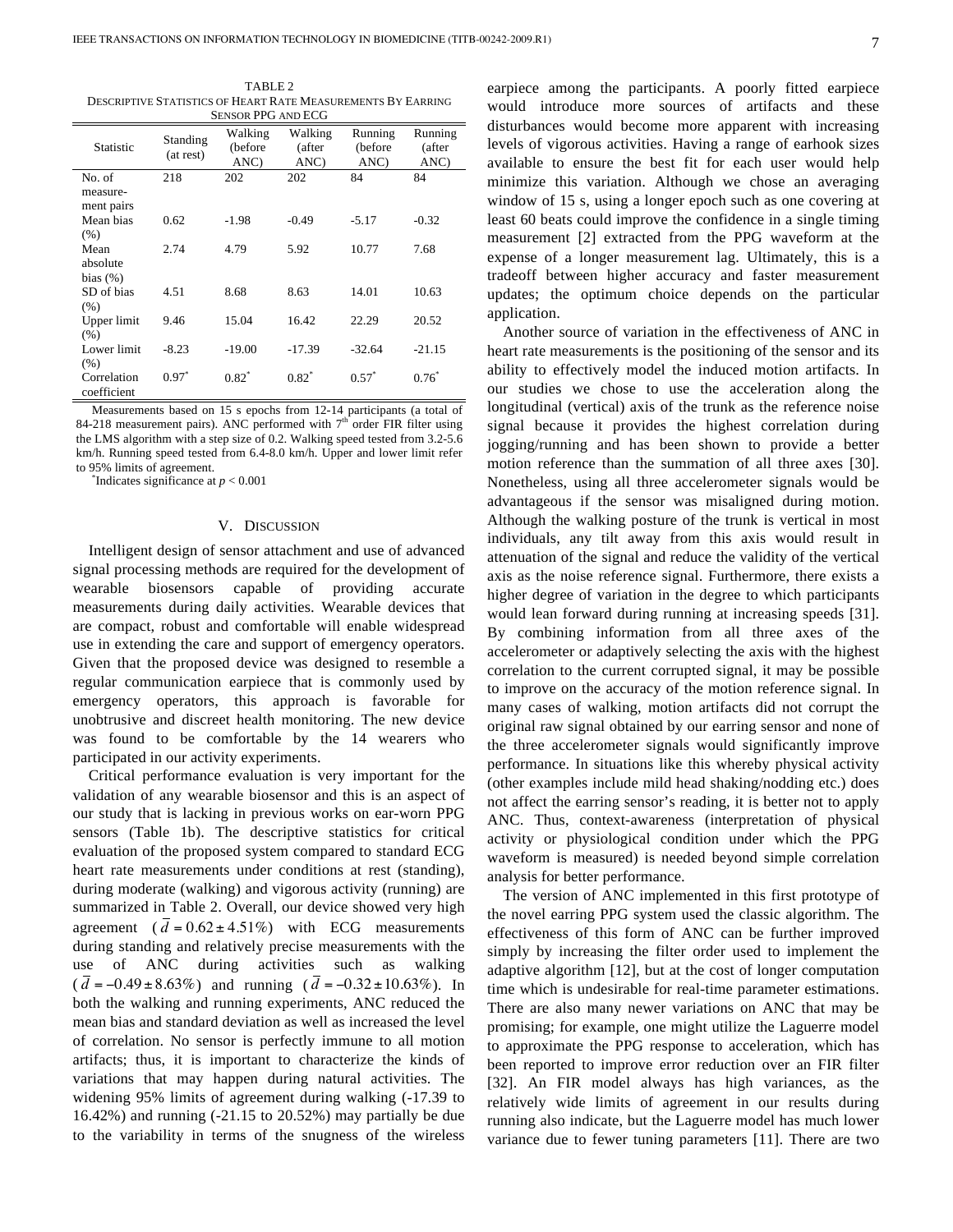choices available for implementing real-time ANC. The first would be to perform all the computation on the DSC. To avoid the overflow problem during multiply-accumulate (MAC) operations, fractional arithmetic is implemented and a 17-bit  $\times$ 17-bit hardware multiplier allows the dsPIC to multiply two 16-bit values together. The ADC resolution is 12-bits which allows for four additional bits to prevent round-off errors. Furthermore, since our ANC model only uses a  $7<sup>th</sup>$  order filter, the LMS algorithm would only require seven MAC operations; thus round-off errors would be negligible. If one desired to employ more sophisticated noise-cancellation algorithms that were beyond the computational capability of the dsPIC, performing real-time ANC on the receiving PC is another option.

We have described, demonstrated, and evaluated an innovative design approach for wearable PPG sensing on the earlobe that is motion tolerable during physical activities important in the course of emergency operations such as running. To the best of our knowledge, this is the first demonstration of a fully integrated, self-contained ear-worn design that can be conveniently incorporated into equipment already worn routinely by many emergency operators. Although this paper focused on validating the proposed device in terms of heart rate estimates, many other important physiological parameters can be extracted from the PPG signal such as oxygen saturation [33], respiratory rate [34] and autonomic function [35]. Furthermore, the embedded threeaxis accelerometer can also be utilized for activity classification and metabolic energy expenditure estimation [36-38]. The proposed device serves as a new wearable platform that enables these clinical variables to be measured in a comfortable, discreet, and unobtrusive manner using an earring and earpiece form factor already proven to be acceptable to a large population of wearers. Adding these additional physiological parameter extraction capabilities will be the subject of future work.

#### ACKNOWLEDGMENT

The authors thank J. Lee, A. D. Goessling, Y. K. Cheung and S. Goyal for their assistance and valuable feedback, K. H. Kim for actively recruiting participants for this study and Thought Technologies for generously donating the Flexcomp Infiniti system.

#### **REFERENCES**

- [1] P. Bonato, "Wearable sensors/systems and their impact on biomedical engineering," *IEEE Eng Med Biol Mag,* vol. 22, pp. 18-20, May-Jun 2003.
- [2] J. Allen, "Photoplethysmography and its application in clinical physiological measurement," *Physiol Meas,* vol. 28, pp. R1-39, Mar 2007.
- [3] S. Vogel, M. Hulsbusch, D. Starke, and S. Leonhardt, "A system for assessing motion artifacts in the signal of a micro-optic in-ear vital signs sensor," in *Proc. 30th Annu. Int. Conf. IEEE Engineering in Medicine and Biology Society*, Vancouver, Canada, 2008, pp. 510-3.
- [4] S. Rhee, B. H. Yang, and H. H. Asada, "Artifact-resistant powerefficient design of finger-ring plethysmographic sensors," *IEEE Trans Biomed Eng,* vol. 48, pp. 795-805, Jul 2001.
- [5] P. Renevey, R. Vetter, J. Krauss, P. Celka, and Y. Depeursinge, "Wristlocated pulse detection using IR signals, activity and nonlinear artifact

cancellation," in *Proc. 23rd Annu. Int. Conf. IEEE Engineering in Medicine and Biology Society*, Istanbul, Turkey, 2001, p. 3030.

- [6] S. Lee, B. L. Ibey, W. Xu, M. A. Wilson, M. N. Ericson, and G. L. Cote, "Processing of pulse oximeter data using discrete wavelet analysis," *IEEE Trans Biomed Eng,* vol. 52, pp. 1350-2, Jul 2005.
- [7] Y. S. Yan, C. C. Poon, and Y. T. Zhang, "Reduction of motion artifact in pulse oximetry by smoothed pseudo Wigner-Ville distribution," *J Neuroeng Rehabil,* vol. 2, p. 3, Mar 1 2005.
- [8] Y. S. Yan and Y. T. Zhang, "An efficient motion-resistant method for wearable pulse oximeter," *IEEE Trans Inf Technol Biomed,* vol. 12, pp. 399-405, May 2008.
- [9] M. J. Hayes and P. R. Smith, "Artifact reduction in photoplethysmography," *Appl Opt,* vol. 37, pp. 7437-46, Nov 1 1998.
- [10] H. H. Asada, H. Jiang, and P. Gibbs, "Active noise cancellation using MEMS accelerometers for motion-tolerant wearable bio-sensors," *Conf Proc IEEE Eng Med Biol Soc,* vol. 1, pp. 2157-2160, 2004.
- [11] L. B. Wood and H. Asada, "Low variance adaptive filter for cancelling motion artifact in wearable photoplethysmogram sensor signals," *Conf Proc IEEE Eng Med Biol Soc,* vol. 2007, pp. 652-5, 2007.
- [12] G. Comtois, Y. Mendelson, and P. Ramuka, "A comparative evaluation of adaptive noise cancellation algorithms for minimizing motion artifacts in a forehead-mounted wearable pulse oximeter," *Conf Proc IEEE Eng Med Biol Soc,* vol. 2007, pp. 1528-31, 2007.
- [13] S. H. Kim, D. W. Ryoo, and C. Bae, "Adaptive noise cancellation using accelerometers for the PPG signal from forehead," *Conf Proc IEEE Eng Med Biol Soc,* vol. 2007, pp. 2564-7, 2007.
- [14] H. Han, Y. Lee, and J. Kim, "Development of a wearable health monitoring device with motion artifact reduced algorithm," in *Proc. Int. Conf. Control, Automation and Sys.*, Seoul, Korea, 2007.
- [15] B. Widrow, J. R. Glover, M. J.M., J. Kaunitz, W. C.S., R. H. Hearn, Z. J.R., E. D. Dong, and R. Goodlin, "Adaptive Noise Cancelling: Principles and Applications," *Proceedings of the IEEE,* vol. 63, pp. 1692-1716, 1975.
- [16] Y. Mendelson, R. J. Duckworth, and G. Comtois, "A wearable reflectance pulse oximeter for remote physiological monitoring," in *Proc. 28th Annu. Int. Conf. IEEE Engineering in Medicine and Biology Society*, New York, USA, 2006, p. 912.
- [17] P. Celka, C. Verjus, R. Vetter, P. Renevey, and V. Neuman, "Motion resistant earphone located infrared based heart rate measurement device," in *Proc. 2nd Int. Conf. Biomedical Engineering*, Innsbruck, Austria, 2004, p. 582.
- [18] L. Wang, B. Lo, and G. Z. Yang, "Multichannel reflective PPG earpiece sensor with passive motion cancellation," *IEEE Trans Biomed Circuits Syst,* vol. 1, pp. 235-241, 2007.
- [19] A. B. Hertzman, "The blood supple of various skin areas as estimated by the photoelectric plethysmograph," *Am J Physiol,* vol. 124, pp. 328-340, 1938.
- [20] R. M. Stern, "Ear lobe photoplethysmography," *Psychophysiology,* vol. 11, pp. 73-5, Jan 1974.
- [21] H. H. Asada, P. Shaltis, A. Reisner, S. Rhee, and R. C. Hutchinson, "Mobile monitoring with wearable photoplethysmographic biosensors," *IEEE Eng Med Biol Mag,* vol. 22, pp. 28-40, May-Jun 2003.
- [22] K. Shin, Y. Kim, S. Bae, K. Park, and S. Kim, "A novel headset with a transmissive PPG sensor for heart rate measurement," in *Proc. 13th Int. Conf. on Biomed. Eng.*, Singapore, 2009.
- [23] S. Vogel, M. Hulsbusch, D. Starke, and S. Leonhardt, "In-ear heart rate monitoring using a micro-optic reflective sensor," in *Proc. 30th Annu. Int. Conf. IEEE Engineering in Medicine and Biology Society*, Lyon, France, 2007, p. 1375.
- [24] T. Wartzek, S. Vogel, T. Hennig, O. Brodersen, M. Hulsbusch, M. Herzog, and S. Leonhardt, "Analysis of heart rate variability with an inear micro-optic sensor in view of motion artifacts," in *Proc. Sixth Int. Workshop on Wearable and Implantable Body Sensor Networks*, Berkeley, CA, 2009.
- [25] C. Z. Wang and Y. P. Zheng, "Home-telecare of the elderly living alone using an new designed ear-wearable sensor," in *Proc. 5th Int. Workshop on Wearable and Implantable Body Sensor Networks*, Hong Kong, China, 2008.
- [26] J. A. C. Patterson, D. G. McIlwraith, and G. Z. Yang, "A flexible, low noise reflective PPG sensor platform for ear-worn heart rate monitoring," in *Proc. Sixth Int. Workshop on Wearable and Implantable Body Sensor Networks*, Berkeley, CA, 2009.
- [27] J. M. Bland and D. G. Altman, "Statistical methods for assessing agreement between two methods of clinical measurement," *Lancet,* vol. 1, pp. 307-10, Feb 8 1986.